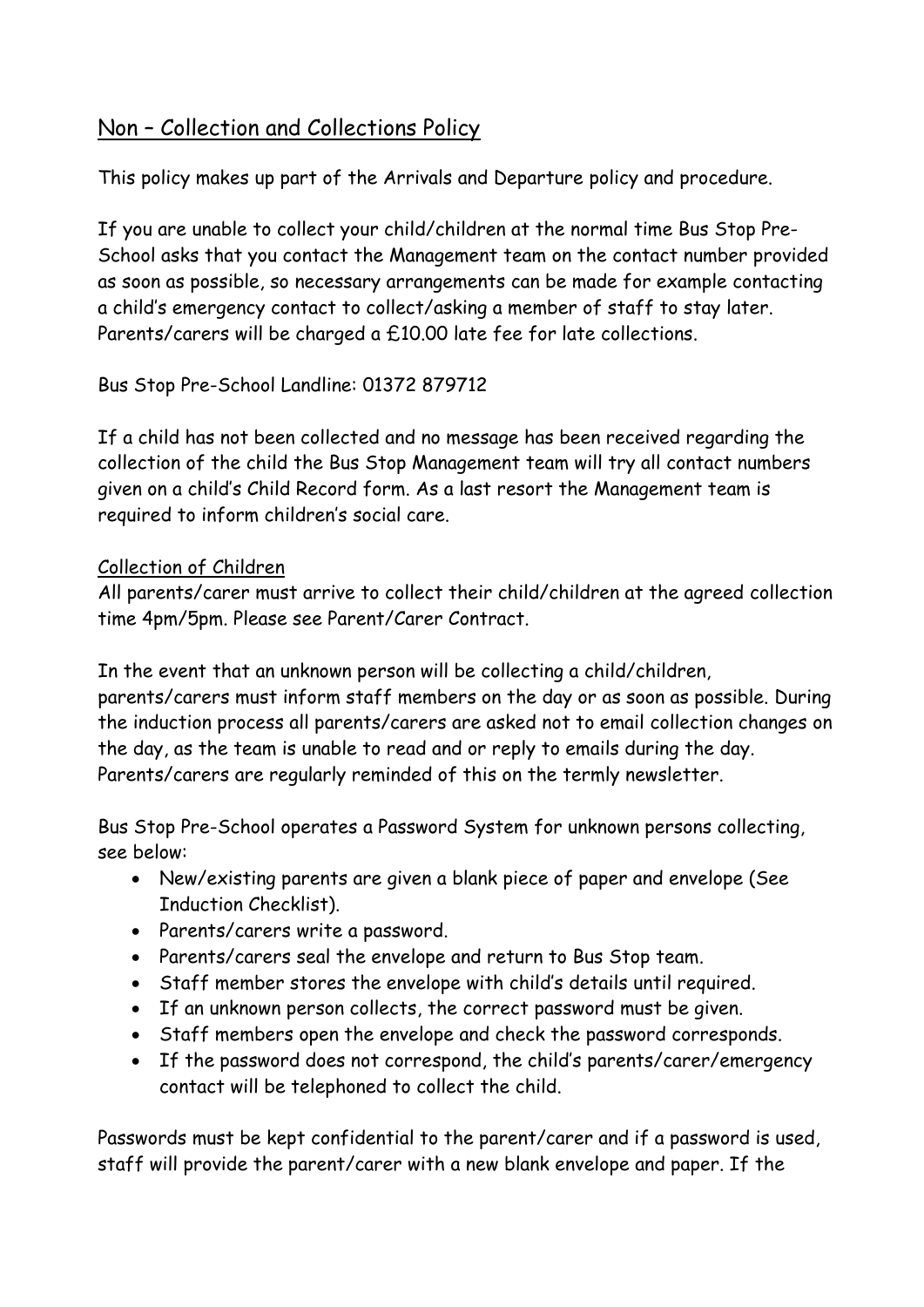Management team is not satisfied that the person collecting is there on the parents/carers behalf, parents will be contacted and asked to collect their child.

In the event that the Management team is unable to contact parents/carers or emergency contacts and are not happy to release a child to the unknown person collecting as a result of their behaviour, for example, aggression/frustration. The Management team will contact the police to undertake further inquiries and continue to telephone the child's parents/emergency contacts. The child will remain on the premises and the person collecting asked to wait outside until the situation is resolved.

Bus Stop Pre-School understand that they have no legal right to prevent a child being taken by their legal guardian, however will endeavour to protect a child to the best of their ability. On joining the setting all parents are asked to show their child's birth certificate as proof of legal guardianship of their child.

If parents/carers inform staff that an unknown family member/friend is dropping off and collecting a child, it is Bus Stop Pre-School's practice that the unknown person is introduced to two staff members who will be present when the child is collected to ensure the child is collected by the correct person.

If an unknown person arrives to collect a child and suggests that they can telephone the child's parent/carer for confirmation of who they are, the staff will telephone the child's parent/carer from the landline telephone on the numbers provided on the child's Child Record form. If we are not satisfied that the person collecting is there on the parents /carers behalf we will ask the parent to collect.

Within the Induction process parents/carers are given a Photo Collection Sheet to complete, which asks parents/carers to include the photograph of 4 people that have permission to collect their child. Staff members also use these photographs to check the identity of the person collecting.

Any person arriving to collect a child from Pre-School/Forest School play scheme must be aged sixteen or over, this is to ensure the safeguarding and health and safety of all children. In the event that an older sibling or young person arrives to collect and is under the age of sixteen, the Management team will contact the parent/carer to collect the child.

Bus Stop Pre-School asks that parents/carers contact the Management team by telephone if their child will be absent during their expected day, due to sickness or